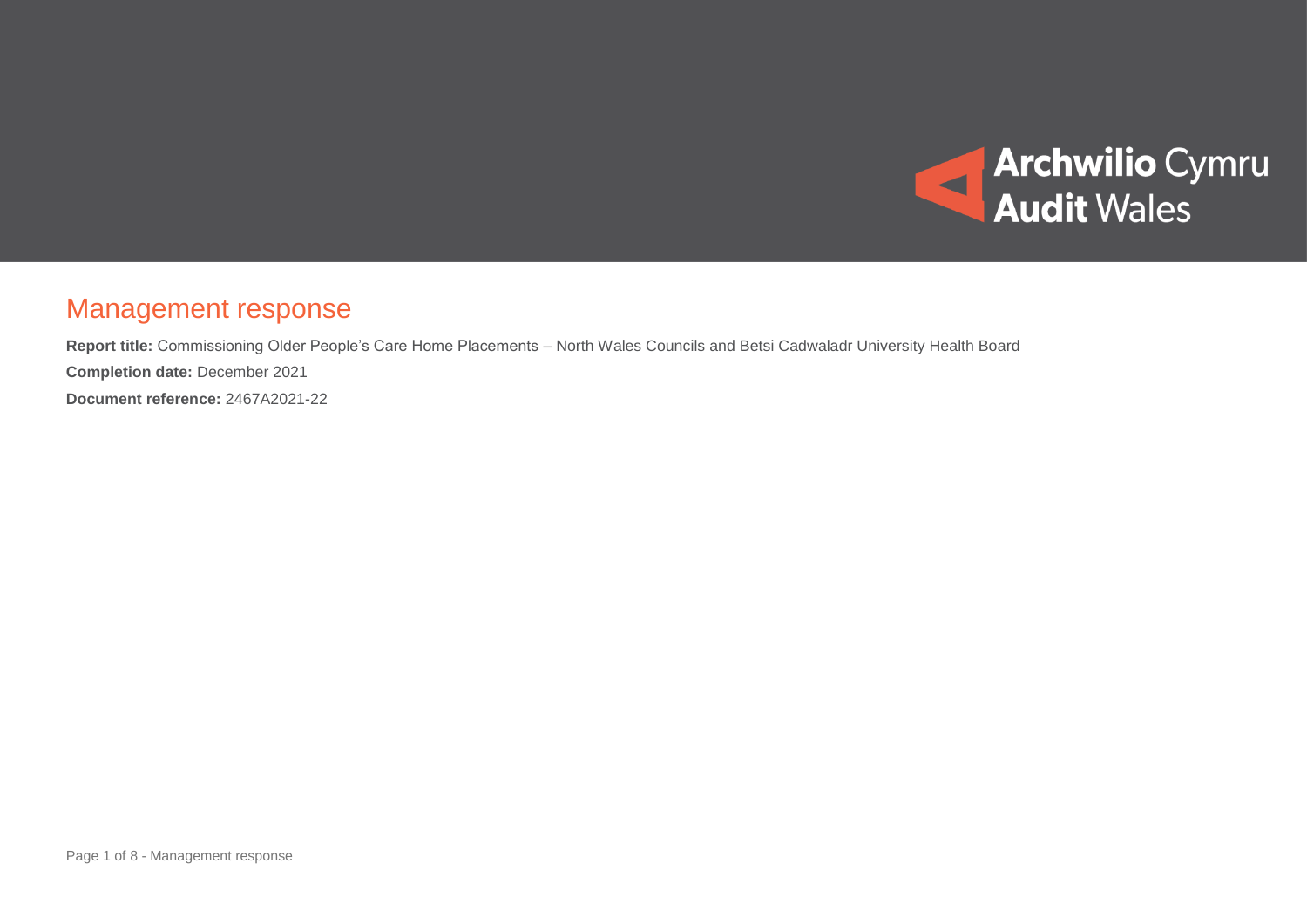| Ref            | <b>Recommendation</b>                                                                                                                                                      | <b>Intended</b><br>outcome/<br>benefit                                                                                                                           | <b>High</b><br>priority<br>(yes/no) | <b>Management response</b>                                                                                                                                                                                                                                                                                                                                                                                                          | Compl<br>etion<br>date | <b>Responsible</b><br>officer                                                                                                                                                                                                                                                                                |
|----------------|----------------------------------------------------------------------------------------------------------------------------------------------------------------------------|------------------------------------------------------------------------------------------------------------------------------------------------------------------|-------------------------------------|-------------------------------------------------------------------------------------------------------------------------------------------------------------------------------------------------------------------------------------------------------------------------------------------------------------------------------------------------------------------------------------------------------------------------------------|------------------------|--------------------------------------------------------------------------------------------------------------------------------------------------------------------------------------------------------------------------------------------------------------------------------------------------------------|
| R <sub>1</sub> | North Wales councils and<br><b>Betsi Cadwaladr University</b><br>Health Board need to<br>ensure the consistent use<br>of pre-placement<br>agreements across the<br>region. | Increased<br>transparency of<br>roles and<br>responsibilities to<br>support the<br>contracting<br>process.<br>Additional level of<br>service user<br>protection. | Yes                                 | We are currently finalising the<br>review of the North Wales PPA. A<br>new PPA agreed with CFW will be<br>in place by April 2022.<br>Following this LA and HB<br>commissioners will issue the new<br>PPA to their providers and track<br>providers who have signed and<br>returned the PPA.<br>We will also develop an agreed<br>consistent approach and process<br>for dealing with those providers<br>who refuse to sign the PPA. | Sept<br>2022           | Lead:<br>Joint Chairs of<br>Regional<br>Commissioning<br><b>Board</b><br><b>Operational:</b><br><b>Local Authority</b><br>Commissioning<br>Managers<br><b>Health Board</b><br>Commissioning<br><b>Managers Regional</b><br><b>Supported by:</b><br><b>Business Manager</b><br>- Commissioning &<br>Workforce |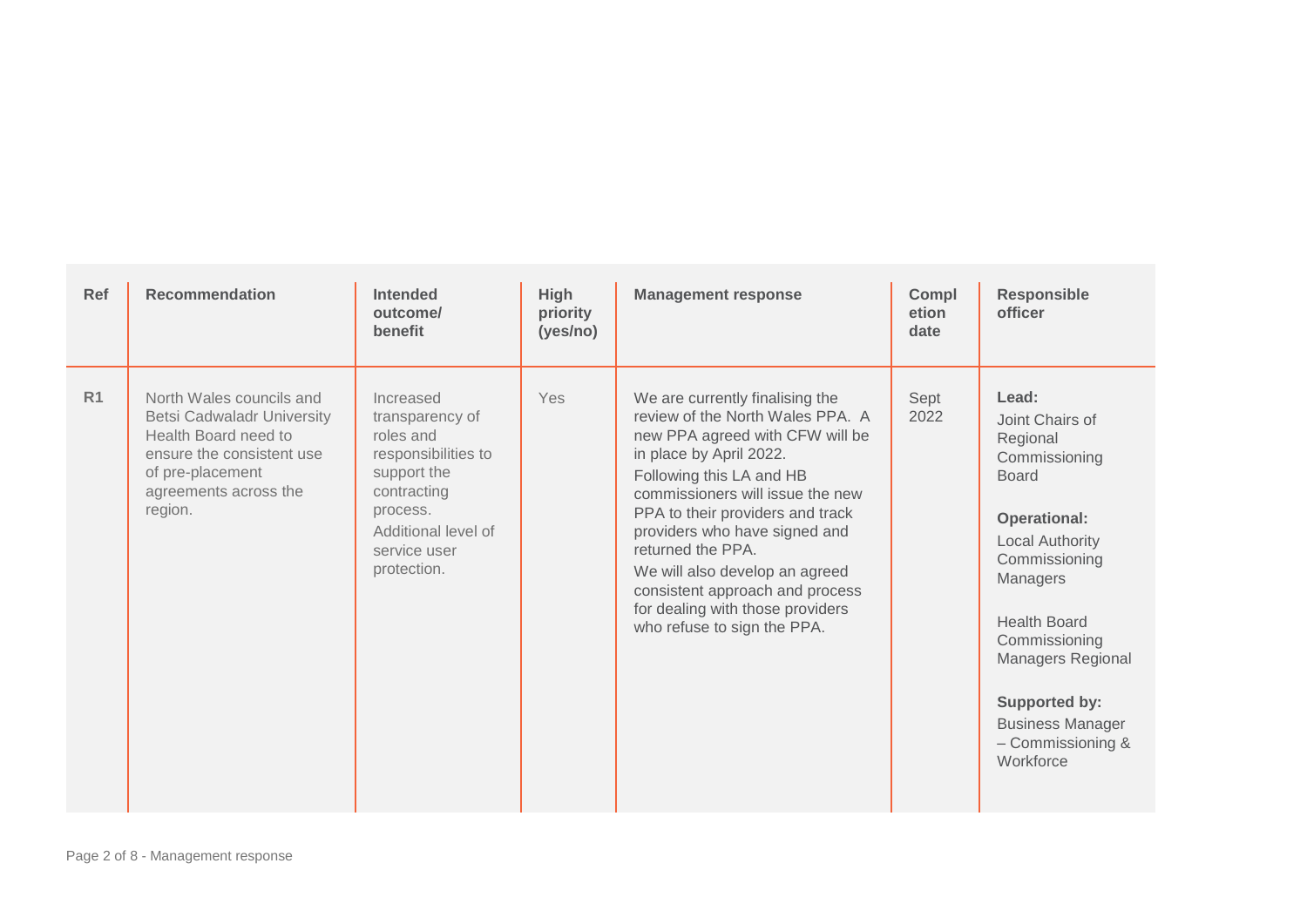| Ref            | <b>Recommendation</b>                                                                                                                                                                                                                                                                                                                                                                                                                             | <b>Intended</b><br>outcome/<br>benefit                                                      | <b>High</b><br>priority<br>(yes/no) | <b>Management response</b>                                                                                                                                                                                                                                                                                                                                                                                                     | Compl<br>etion<br>date | <b>Responsible</b><br>officer                                                                                                                                                                         |
|----------------|---------------------------------------------------------------------------------------------------------------------------------------------------------------------------------------------------------------------------------------------------------------------------------------------------------------------------------------------------------------------------------------------------------------------------------------------------|---------------------------------------------------------------------------------------------|-------------------------------------|--------------------------------------------------------------------------------------------------------------------------------------------------------------------------------------------------------------------------------------------------------------------------------------------------------------------------------------------------------------------------------------------------------------------------------|------------------------|-------------------------------------------------------------------------------------------------------------------------------------------------------------------------------------------------------|
| R <sub>2</sub> | The current approach for<br>commissioning care home<br>places can cause tensions<br>between partners and<br>result in poor value and<br>poor service user<br>experience. North Wales<br>councils and Betsi<br><b>Cadwaladr University</b><br>Health Board need to work<br>together to review local<br>arrangements for<br>commissioning care home<br>placements to eliminate<br>avoidable adverse impacts<br>on service users, and each<br>other. | Identification of<br>organisational<br>blockages within<br>the process to aid<br>resolution | <b>Yes</b>                          | We will hold workshops with all<br>Local Authority and Health board<br>commissioners to review their<br>current care home commissioning<br>arrangements in order to:<br>- ensure all commissioners are<br>aware of each other's processes<br>- to identify and share process<br>improvement ideas and learning<br>- to identify common practice and<br>why / where different<br>commissioning practice and<br>processes occur. | Sept<br>2022           | Lead:<br>Local Authority<br>Commissioning<br>Managers<br><b>Health Board</b><br>Commissioning<br>Managers<br>Supported by:<br><b>Regional Business</b><br>Manager $-$<br>Commissioning &<br>Workforce |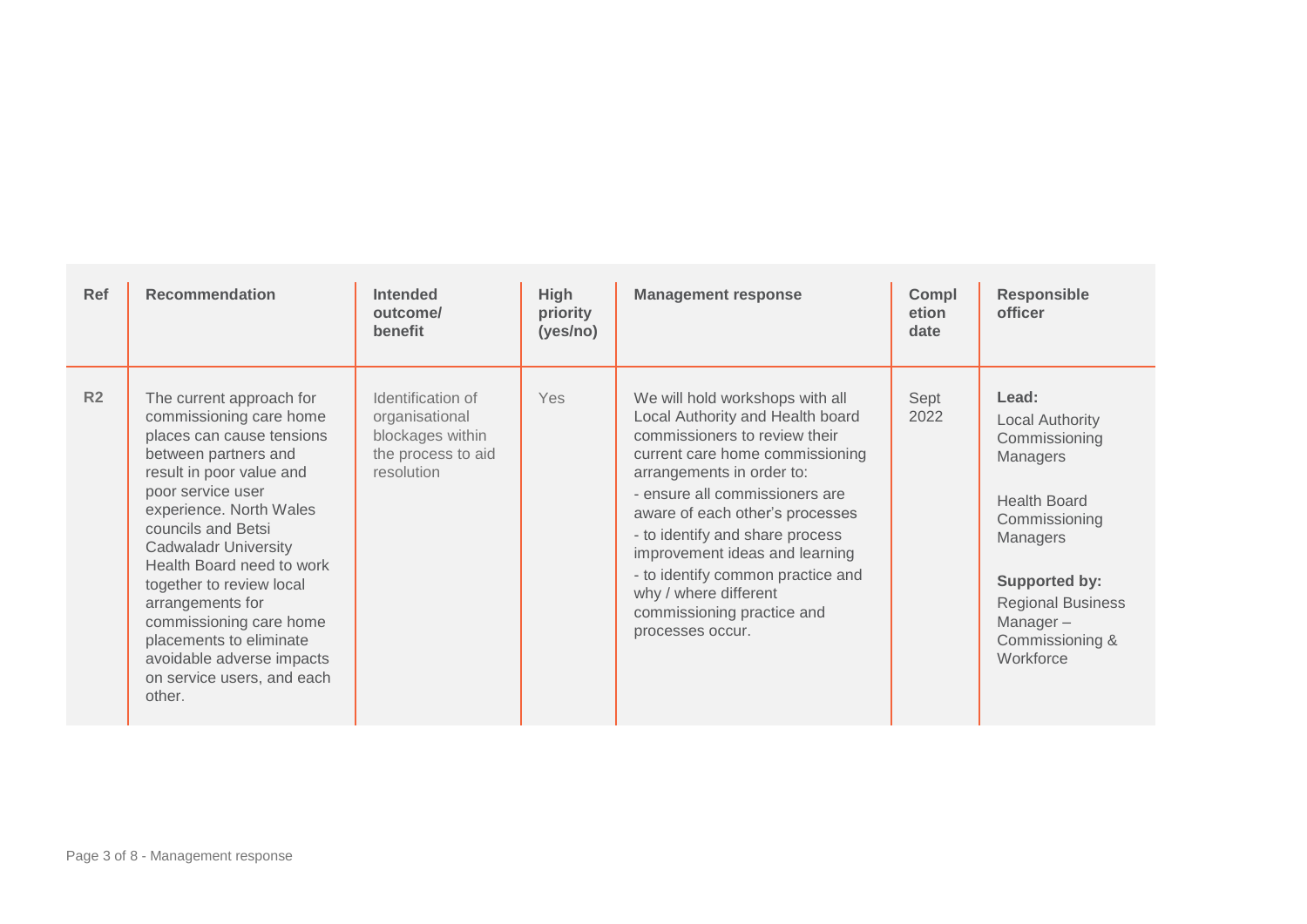| Ref            | <b>Recommendation</b>                                                                                                                                                                                                                                                                                                                                                                                         | <b>Intended</b><br>outcome/<br>benefit                                                                                                                                                                                                                                                                                     | <b>High</b><br>priority<br>(yes/no) | <b>Management response</b>                                                                                                                                                                                                                                                                                                                                                                                                                            | Compl<br>etion<br>date | <b>Responsible</b><br>officer                                                                                                                                                                            |
|----------------|---------------------------------------------------------------------------------------------------------------------------------------------------------------------------------------------------------------------------------------------------------------------------------------------------------------------------------------------------------------------------------------------------------------|----------------------------------------------------------------------------------------------------------------------------------------------------------------------------------------------------------------------------------------------------------------------------------------------------------------------------|-------------------------------------|-------------------------------------------------------------------------------------------------------------------------------------------------------------------------------------------------------------------------------------------------------------------------------------------------------------------------------------------------------------------------------------------------------------------------------------------------------|------------------------|----------------------------------------------------------------------------------------------------------------------------------------------------------------------------------------------------------|
| R <sub>3</sub> | Accountability is a<br>cornerstone of public sector<br>decision making.<br>Governance arrangements<br>need to scrutinise decisions<br>and hold decision makers<br>to account. North Wales<br>councils and Betsi<br><b>Cadwaladr University</b><br>Health Board need to<br>review and strengthen their<br>partnership governance<br>arrangements to ensure<br>proper accountability and<br>effective scrutiny. | <b>Better</b><br>accountability of<br>people working in<br>partnership by<br>increasing<br>transparency and<br>opportunity for<br>robust challenge<br>and scrutiny of<br>decisions by<br>sponsoring<br>organisations.<br>This will also<br>reduce the<br>potential for<br>external challenge<br>and/or judicial<br>review. | Yes                                 | Review of RPB membership,<br>terms of reference, accountability<br>and decision making scope is<br>currently underway.<br>This will look at the link between<br>local decision making and RPB<br>decision making with a focus on<br>how to ensure and evidence local<br>decision making input in to the<br>RPB's decisions and also how the<br>RPB is accountable to local<br>democratic structures in the Local<br>Authorities and the Health Board. | Dec<br>2022            | Lead:<br>Chair of Regional<br>Partnership Board<br><b>Operational:</b><br>Head of Regional<br>Collaboration<br><b>Advice from:</b><br>Regional Legal<br>Service &<br>Local Authority<br>Governance leads |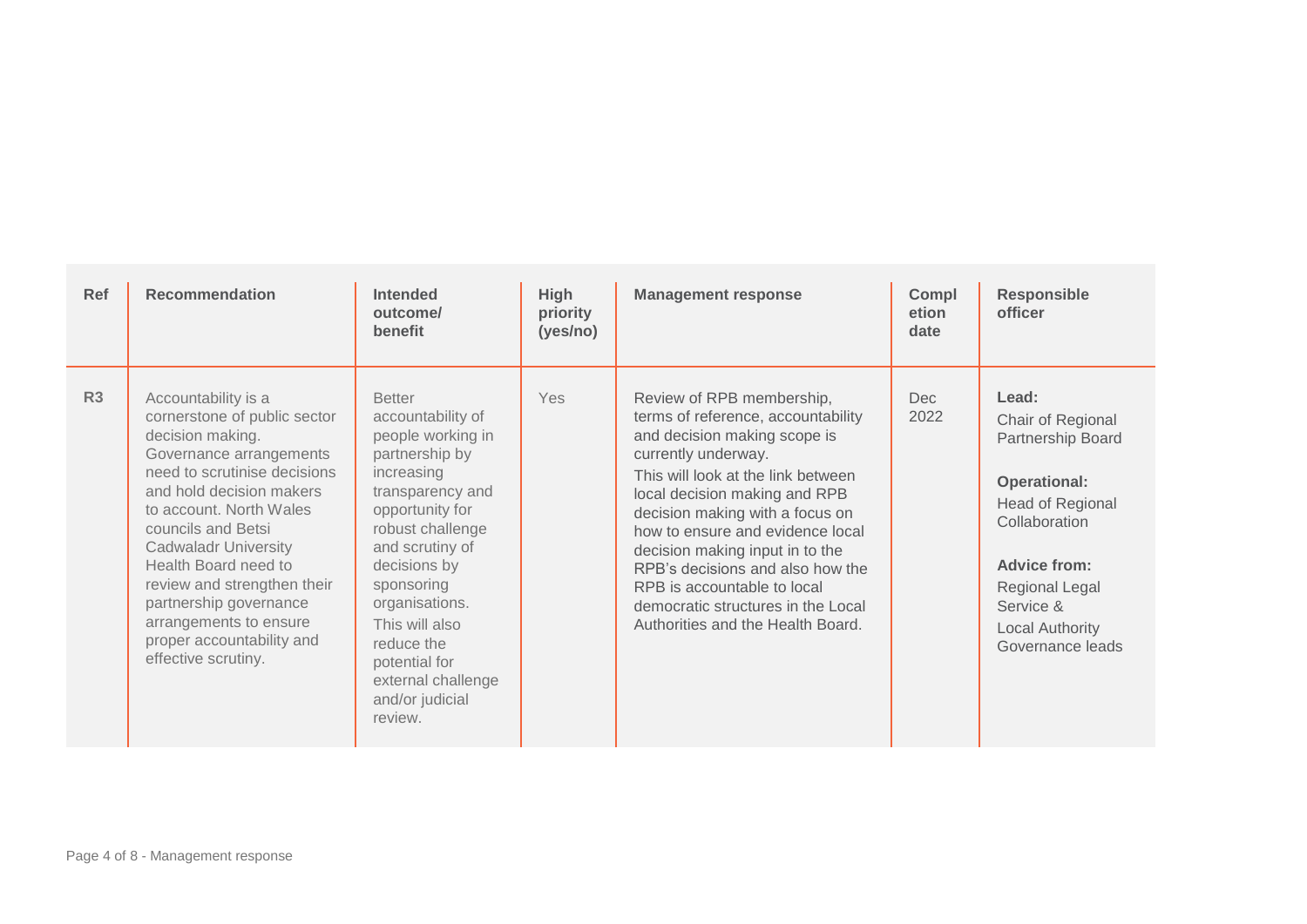**R4** North Wales councils and Betsi Cadwaladr University Health Board through the Regional Commissioning Board need to develop a regionally agreed care home commissioning strategy and associated delivery plan.

A clear, agreed and approved approach for public sector partners in North Wales to address the major strategic challenges experienced both currently and projected in the longer term in relation to care home commissioning. Together with an approved plan detailing how they intend to get from where they are today to where they want to be in the future.

Yes **We will build on work undertaken** to develop the Regional PNA and MSR documents and the Steering Group will remain in place to move forward with the themes from the PNA-MSR in to the Regional Commissioning Strategy for Care Home Commissioning. They will also be responsible for developing the delivery plan which will cover regional, sub-regional and local actions and link in to the local MSR and PNA documents / analysis.

## **March** 2023

Joint Chairs of Regional **Commissioning** Board

**Lead:**

**Operational:**  MSR-PNA Steering Group Members

Regional Business Manager – Commissioning & **Workforce** 

Local Authority Commissioning **Managers** 

Health Board Commissioning **Managers**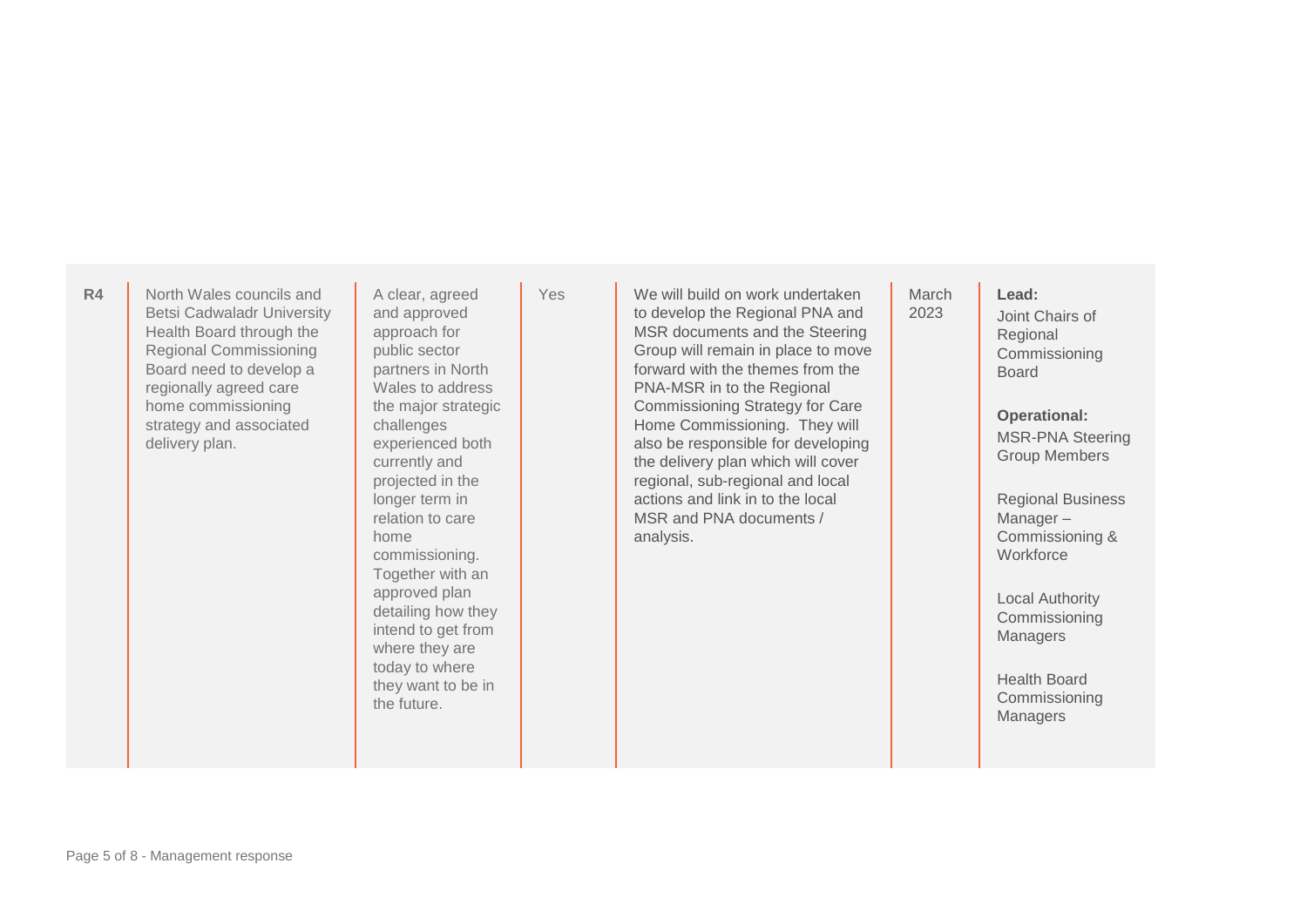**R5** North Wales councils and Betsi Cadwaladr University Health Board need to review their commissioning arrangements for care home placements to ensure they fulfil their statutory responsibilities around the Welsh language, and the Well-being of Future Generations Act.

Clear and upfront consideration of statutory responsibilities around the Welsh language, and the Well-being of Future Generations Act in strategic planning of care home placements.

Yes **The Mwy Na Geiriau Steering** Group are already looking at way to improve staff confidence and capabilities in providing services in Welsh. Recruitment of Welsh speaking staff is a priority and a focus in the Regional We Care campaign.

> The Regional PNA-MSR Steering Group will build on their existing links with the Wellbeing Assessments and embed the delivery of the WFGA wellbeing goals in to their commissioning of care home placements and wider social care and community health provision.

**March** 2023

**Lead:**

LA Directors of Social Care and Health Board Welsh Language Lead

 $WFGA$  Goals  $=$ PNA\_MSR Steering Group members

## **Operational:**

Local Authority Commissioning Managers

Health Board Commissioning **Managers** 

LA and Health Board Workforce **Managers** 

**Supported by:** Regional Business Manager –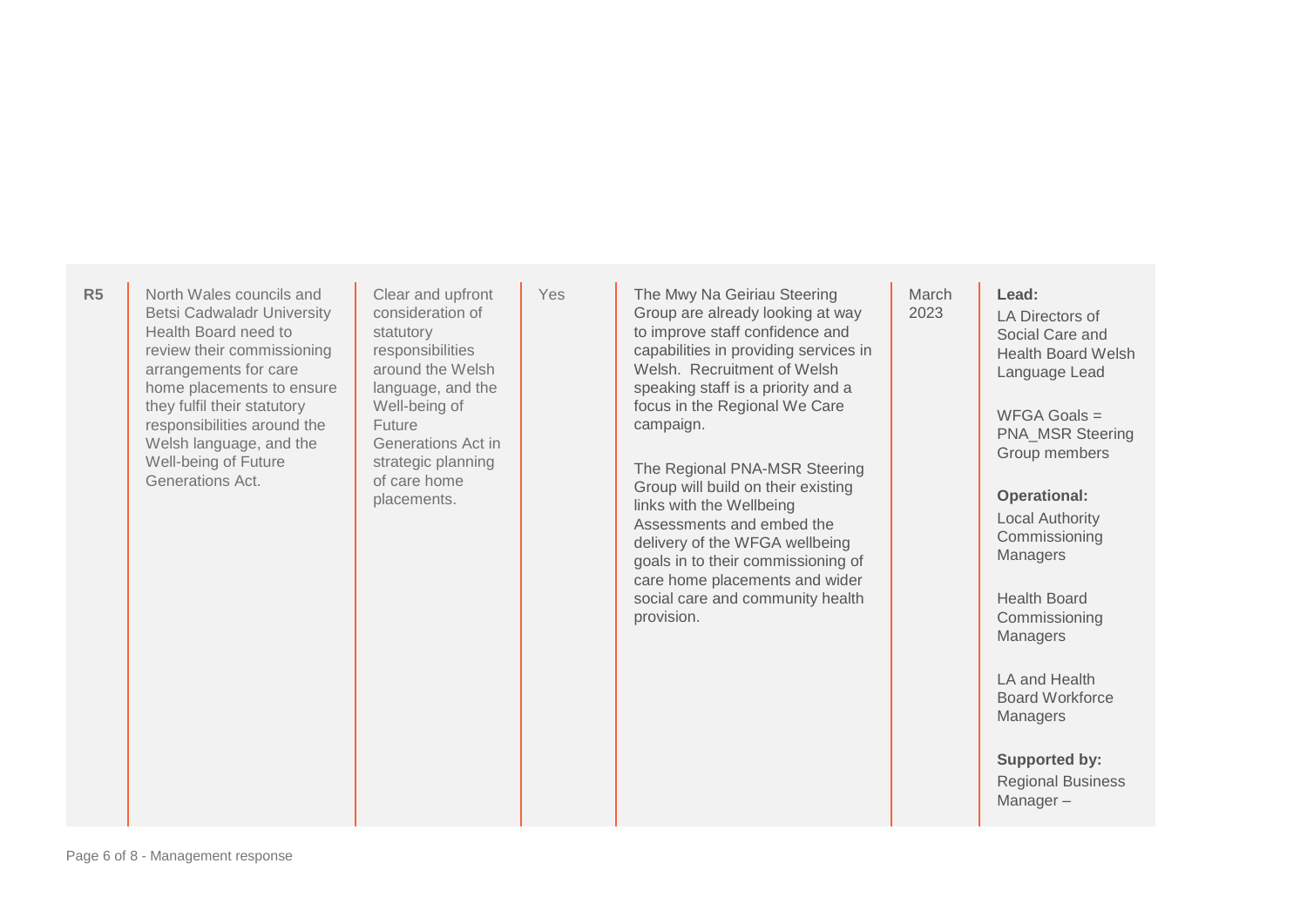| Ref | <b>Recommendation</b> | Intended<br>outcome/<br>benefit | High<br>priority<br>(yes/no) | <b>Management response</b> | Compl<br>etion<br>date | Responsible<br>officer       |
|-----|-----------------------|---------------------------------|------------------------------|----------------------------|------------------------|------------------------------|
|     |                       |                                 |                              |                            |                        | Commissioning &<br>Workforce |